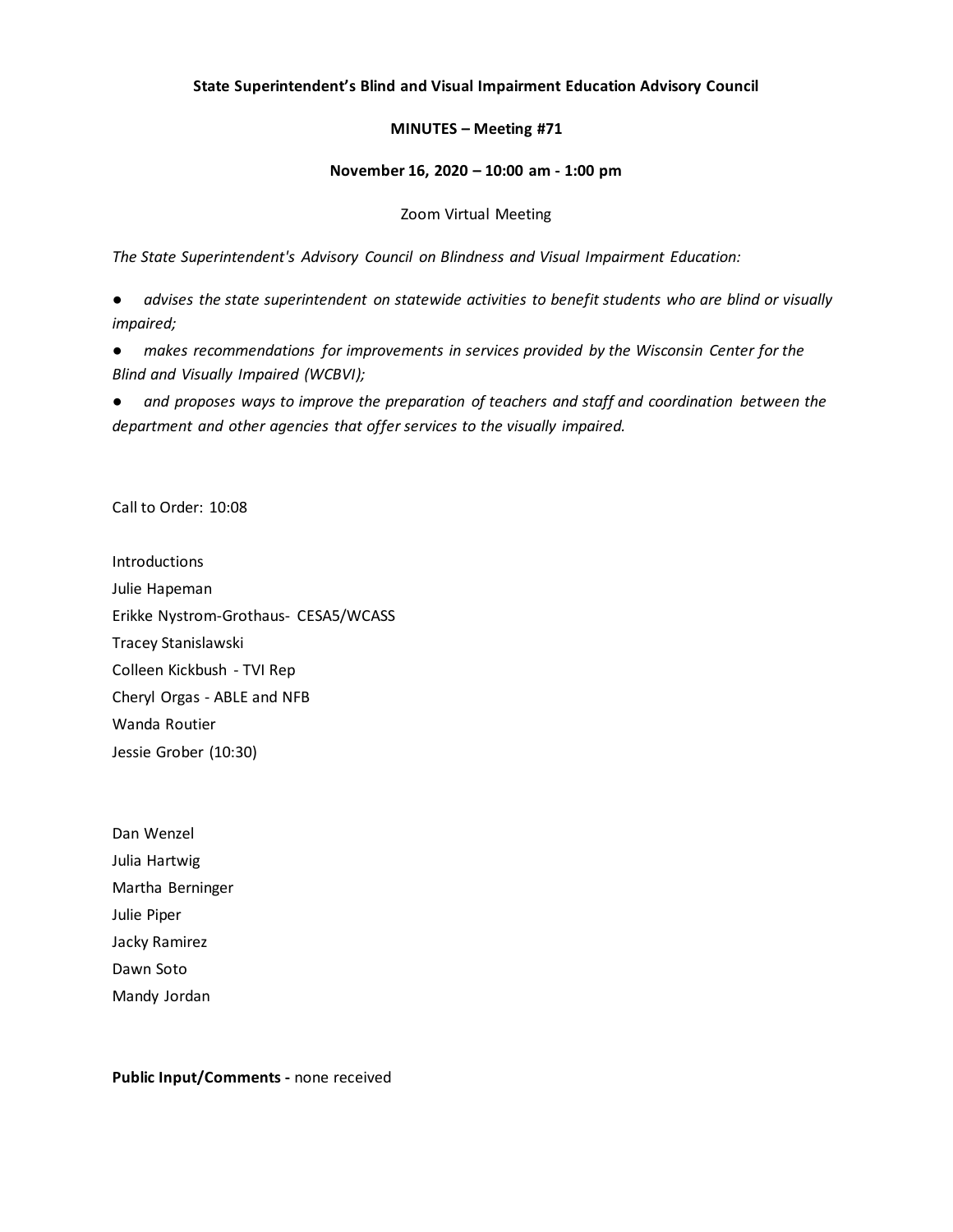**Minutes Approval -** reviewed June 3 meeting minutes and made updates to name spellings and clarifications for initials. Will hold approval of these minutes at the next meeting due to lack of quorum at this meeting.

## **Council Member Updates**

**Julie Hapeman (JLH) - O&M rep -** at MPS on IEP there is a contingency - is that statewide? Julia Hartwig (JH) - not statewide uniform form, did provide a model for districts to work from and implement locally.

**Jessie Grober - WAER - Teacher shortage areas -** how/who is responsible for reporting a shortage area, particularly in the area of O&M. It has never been listed as a shortage area in Wisconsin. WAER feels this isn't reflective of actuality. Julia - unsure what triggers the official recognition of a shortage area. I will inquire with licensing about this. Dan Wenzel - also looking at what is an acceptable caseload for an O&M instructor. Wanda Routier - there is also usually additional funding for designated shortage areas, so without it being listed, may affect the shortage also. Tracey Stanislawski - what can we do to support this shortage - advertising as a career option? WAER April conference this year will be virtual.

## **0-3 Task Force - Colleen**

Dawn Soto was able to seek clarification from DPI on wording.

Pre-Kindergarten licensure clarification. - students in Pre-K have not reached the age for first grade but not enrolled in K-3 through K,-5 but is a student who has an IEP and receives primary educational services from a district. So then wanted to know if VI license covered this age group. The answer is yes, they are allowed to teach children who are ages B-3 who are B/VI. But - not allowed to be the lead teacher in an early childhood classroom without an additional early education licensure. PK-12 is teaching ages 0-21. If IEP/IFSP requires additional services beyond VI, the license wouldn't be sufficient. Will clarify that this guidance covers the O&M license as well.

WCBVI did research regarding existing programs in other states for comparisons. A lot of states had consultative Outreach services for 0-3 through training, conferences, etc. Some states had Private/Nonprofits do services through grants/donations. Some had fee for service for consultation. Some access Medicaid, researching this more. Talked about how to get DPI/DHS to work together more to improve these services. Hoping to speak at the interagency coordination council. There is a B-3 Council for Hearing, but not for Vision. Hoping to recommend this as well. Also discussed trainings WCBVI will be offering for this age group. VIISA and INSITE Train the Trainer sessions planned, as well as Preschool Conference. Want to encourage Concordia to add some B-3 info in their program to help better prepare. Changes in APH Quota eligibility for this population, which will be shared in Outreach update.

Babies Count - registry/survey that service providers fill out with families that collects information about this age group. Use the data to help inform the taskforce recommendations. Wisconsin will be participating. Colleen will be the coordinator. Excited to be getting data to use to help improve services for this population. Also gives a forecast to schools which students will be coming into the school-age level who will need services. Julia Hartwig - we can include this information in the weekly newsletter to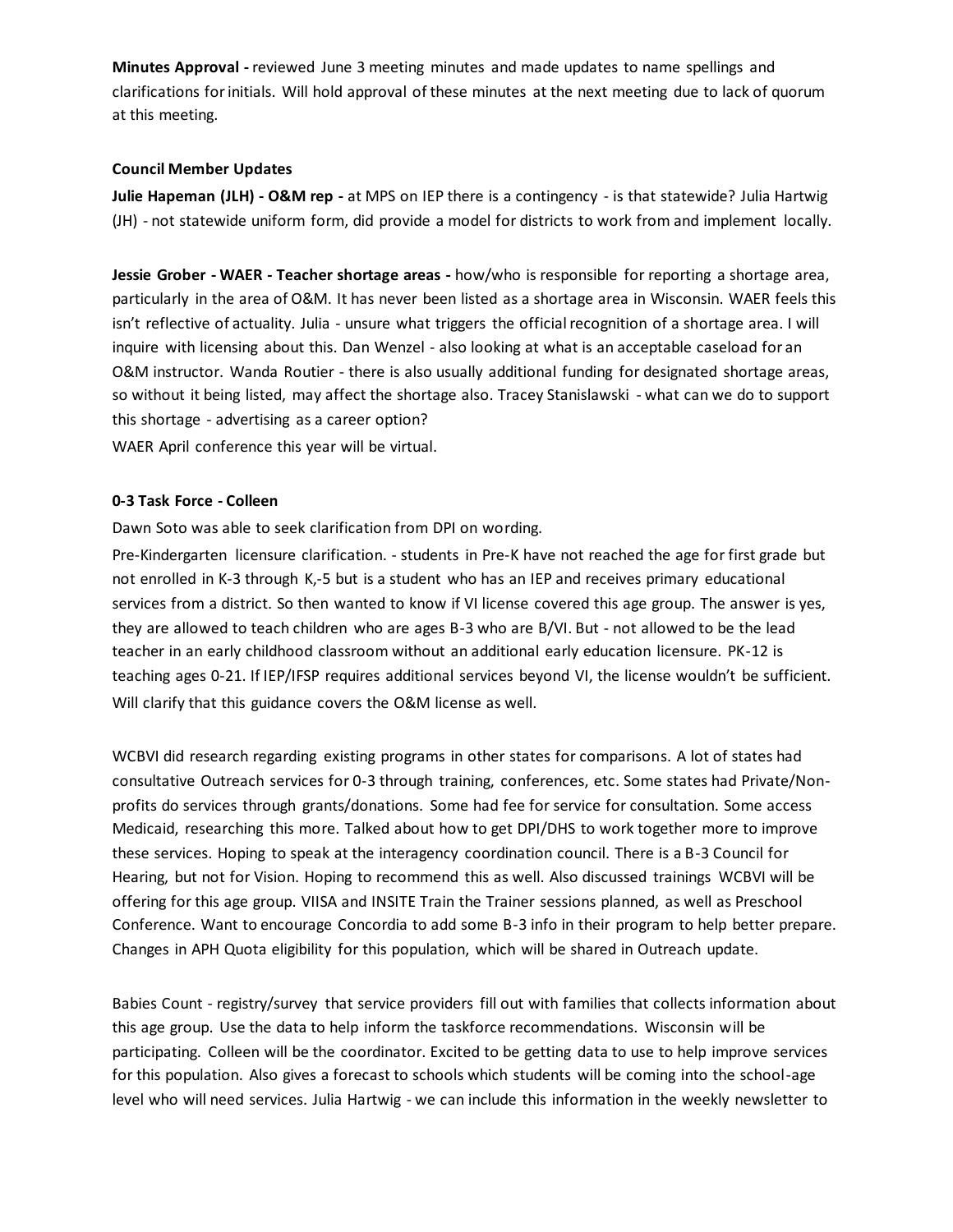Directors of Special Education. Erikke - RSN network within the CESAs - can send the information to Erikke who will share with the CESA5 RSN who will share with the network.

## **DPI Update - Julia Hartwig**

New staff - hiring freeze. Ryan Gollner is WESP-DHH Center Director.

National - At the end of September OSEP released a new Q&A document related to COVID. There are still no flexibilities being offered around IDEA. This is getting more and more complicated for districts. District still has the obligation to provide FAPE for students. Virtual works for the majority of students individualized decision. For a very small group of students it will not work for a specific set of activities. Progress monitoring is very important to keep track of potential compensatory services. OSEP has initiated a new differentiated monitoring system for states to a cyclical approach from a risk approach. Statewide assessments will continue to be required this year. Validity not confirmed virtually, so know we must give the tests, but not virtually. Access pushed back to end of February. There may be changes with a new administration. If not, likely small groups of students - very specific problem solving will need to be done around this requirement.

State - Resources - Questions and Answers Document updated nearly weekly. Teleservices webpage. Community of practice regular meetings. Additional services guidance.

Seclusion and Restraint - March 4, 2020 - WI Act 118 - revised the S&R law related to school. DPI has developed two documents - one is a side by side comparison and the other a summary of the revisions. As part of the revisions, each LEA must report to DPI by December 21 S&R data de-segregated by school, including those with/without disabilities.

Title IV - New regulations require LEAs to develop and adopt policies and procedures for investigating sexual harassment allegations. Information is posted on WASB website.

Federal identifications - under IDEA as well as ESSA - have worked to combine federal identifications. Most LEAs have the same as last year. Being as flexible as we are able to be. Preliminary notifications will go out in December, final in March. Maintaining continuous improvement data analysis.

PI-11 rule changes -some of this came from recommendations from this Council - Special Education Impairment Area Categories and Identification Criteria. B&VI - With Legislative Council now, likely a public hearing at the end of December. Thank you for your advocacy for that. Also DHH update. Adding DeafBlind classification. A number of other revisions.

Submitted Biennial Budget request to the Governor. Special Education Request, and Mental Health Request infographics. COVID changed what the request was, but hope to get to the 60% threshold over the next two bienniums.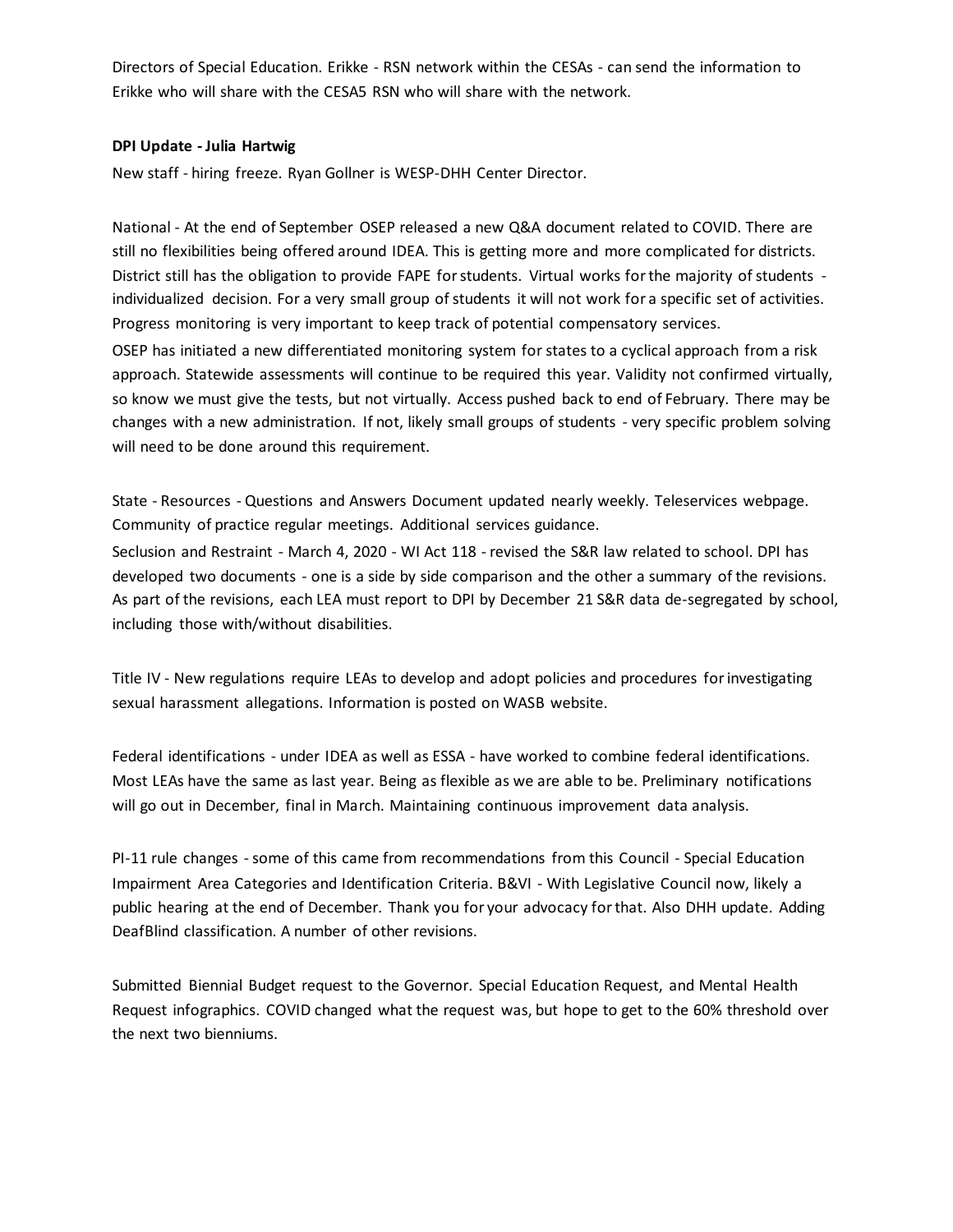Julie Hapeman - do we have to wait until next evaluation for this designation? Julia - yes - could do sooner than 3-year once it is finalized.

Colleen - what happens after the Public Hearing - After the hearing, we incorporate/reconcile input/feedback, then Carolyn signs and it passes through other signatures before legislature. Dawn - VIISA/INSITE - mentoring program to assist.

#### **WCBVI Updates -** 11:15

Dawn - An adventure re-imagining how we provide services. Outreach staff excited to be able to reach folks a little more quickly than we used to be able to. Some equity brought in due to not having to travel to provide services. Specialists really able to connect and provide services. Jacky Ramirez, Outreach OOA, has done much work streamlining processes, and data collection. Reimagined every program example - Low Vision Clinics - were always done in spaces throughout the state. Mini Virtual Low Vision Clinics - consultations. Tricia Weis - colored glasses and ways to modify. Alisha Ragainis - school aged students - access materials. Amy Snow - Assistive Technology Specialist. Then loaning devices that the team would like to share. Already booking into spring. Spring 2021 Preschool conference will be virtual doing learning and training kits to send to participants and families. Friday family support group time was a very popular part of the in-person conference. Will be using that model throughout the spring. Short Courses - Girls Group program - self care for girls, followed APH curriculum for Health and Wellness. Doing similar for Boys this winter. High level of family engagement. Many book clubs going on as well.

Book production with… BRF files, exploring additional projects.

APH Eligibility criteria for B-3 - allows pediatricians to certify the visual impairment.

**Julie Piper - WSBVI programming -** Reimagining Capacity. In the Spring we did asynchronous learning through a Remote Learning Portal on our website. Delivered materials and accessible materials, tools, Assistive Technology via mail. Helped build resiliency, flexibility, and also relationship building. In the Summer we piloted synchronous programming - Summer Camp - had 20 course offerings, with 12 elementary and 20 high school students participating, which was more than we have had in the older age group. Using Google meet, which gave our staff the opportunity to build capacity with that tool. Created learning kits with all the supplies needed for each course and delivered via mail. Through those two experiences, we were staying in touch with stakeholders and families to allow us to assess what we could do to get stronger. This Fall we are 100% virtual still. We have built a system with 4 days synchronous and 1 day asynchronous schedule. Mindful of screen fatigue, so not replicating a traditional school day schedule - the morning has synchronous classes, with lab times in the afternoon. All staff had to build capacity to do work in a different way. Emphasize that teachers need to focus on teaching, so we assigned IT support and Google Meet Masters to support the tech roles. It is powerful to watch this amazing team working. Deployed one to one technology for the first time - all students received laptops and headsets, with applicable assistive technology. Students are also building their capacity. Watching progress very closely and keeping track of data. If changes are needed, reconvening IEP to discuss - access to learning, is progress being made? Looking at alternatives. Looking at how we could do individualized instruction for specific goals. Exhausting all efforts and documenting these efforts. Excited by the progress we are seeing. Have put a lot of attention into staff and student connections. Making sure student social/emotional learning needs are met. Student connections/lounge every morning. And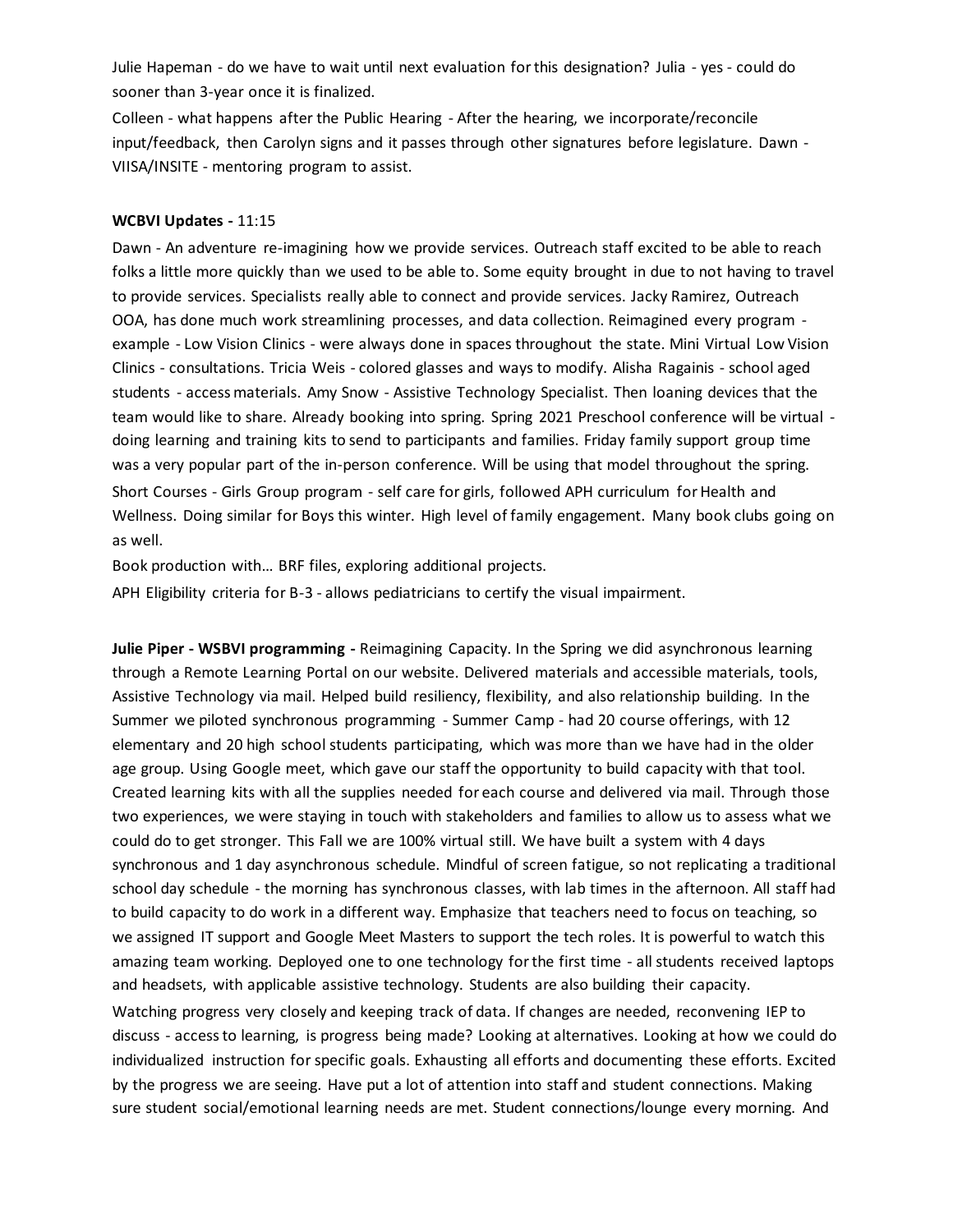between some classes. Evening activities. Strong student services team doing "Temperature Checks" with students and families as well as staff to make sure their needs are being met. This week we get to offer an extracurricular activity - Forensics. Seven states participating. So excited to get a chance to participate.

Families are still contacting us for tours, so we are working on our virtual tour.

A time of great challenge, but also a time of great growth as well. A lot of opportunities and chances for opportunities in the future.

Jessie Grober - Braille Challenge/Fest? - Julie Piper - yes we will try to put something together! Dawn Soto - we are beginning to explore possibilities. Shipping has been a challenge.

Dan - Thankful for the strong management team. Thinking outside the box on creative ways to meet these challenges. Virtual programming, assessing quarter by quarter.

Website, email, internet, phones down since Tuesday - Thankfully have still managed to be able to provide all student services. Thinking outside the box for problem solving.

Meet weekly with Rock County Public Health and Rock County School Superintendents. Has been a good collaborative resource.

Recruitment - hiring freeze. Able to creatively recruit for some vacancies, but also having trouble getting applicants.

One student who is working with us virtually, who needed some in-person instruction. Were able to work with the LEA to provide this. Another student who attends Blackhawk Technical College, and has to attend some in person classes. Have worked with the team for the student to come down to attend classes in person. Working with him on lodging and transportation. A great opportunity for the student to build skills he would need anyway.

# **WTBBL Updates**

### Zarina unable to attend

Martha - info via Kurt Keifer who represents WI on National Library Council - October - update from NLS - There is discussion about changing the definition of eligibility criteria - anticipating more roles that can act as certifying authorities. [https://drive.google.com/file/d/1SqDt6lUjv3tIU\\_6ux4OtCaVWnO-](https://drive.google.com/file/d/1SqDt6lUjv3tIU_6ux4OtCaVWnO-5ZUl_/view?usp=sharing)[5ZUl\\_/view?usp=sharing](https://drive.google.com/file/d/1SqDt6lUjv3tIU_6ux4OtCaVWnO-5ZUl_/view?usp=sharing)

Zarina via email: WTBBL has reached out to our NLS Network Consultant regarding the definition of certifying authorities, and was reassured that we can anticipate a change regarding this (noted on slide 5 of Karen Keninger's presentation) in the next six to nine months.

ABLE - progress on Wisconsin Authors for WTBBL. Hoping to continue to work with Milwaukee Public Library and Museum and WTBBL on Braille Games. A Braille e-reader being tested from NLS - Cheryl is a tester. Looking at 2022 release potentially.

**Concordia -** we have students in courses right now. 12 week courses. Braille 1 now, Braille 2 in the spring. Hopefully to prepare for the test in the summer. A couple new students to start in January. Continuing to get the courses up and running. Close to being finished with courses, within the next 6